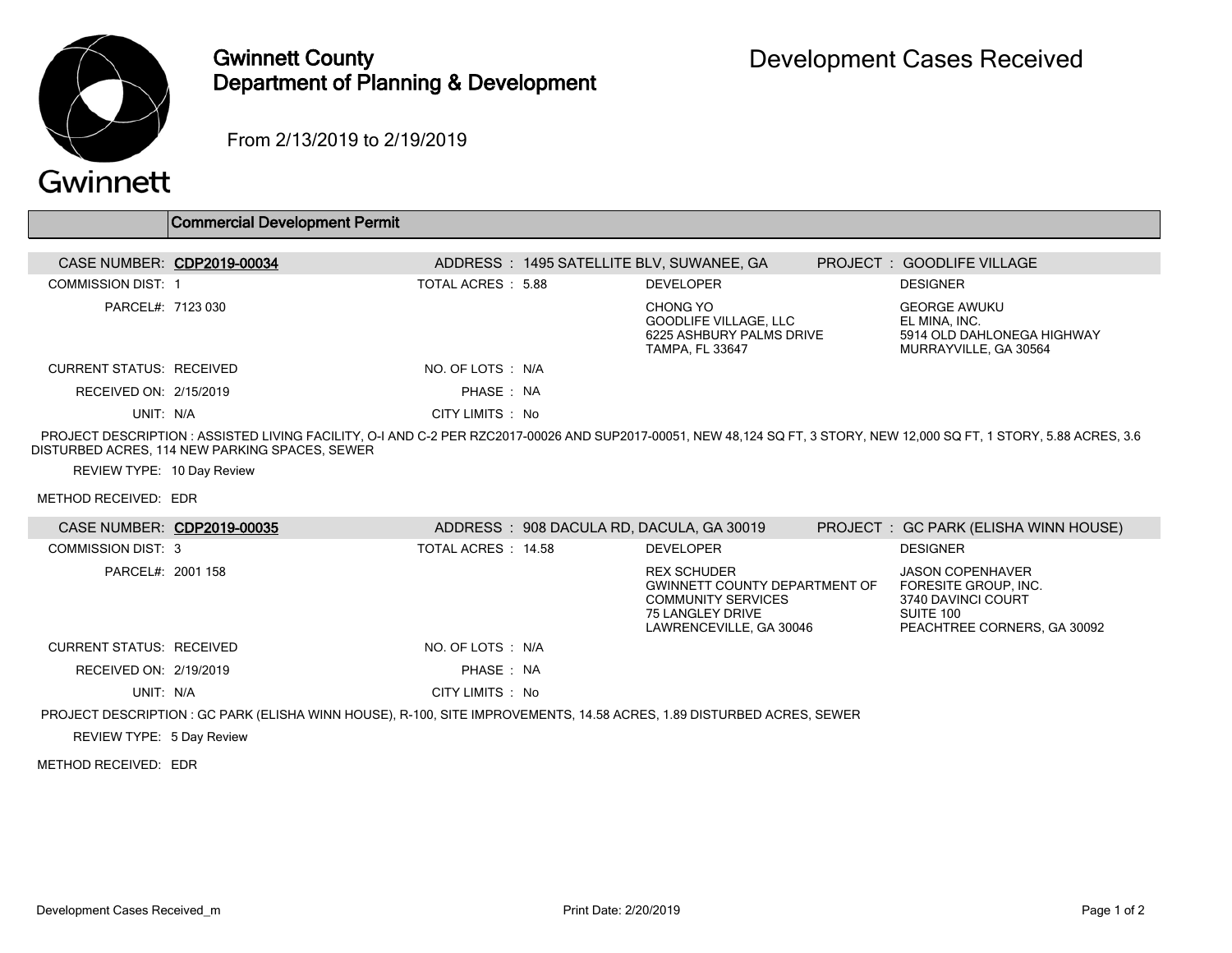|                                    | CASE NUMBER: CDP2019-00036                                                                                                       |                    | ADDRESS: 3950 FIVE FORKS TRICKUM RD,<br>LILBURN, GA 30047 |                                                                                             | <b>PROJECT: GWINNETT STORAGE</b>                                                                                                                                  |
|------------------------------------|----------------------------------------------------------------------------------------------------------------------------------|--------------------|-----------------------------------------------------------|---------------------------------------------------------------------------------------------|-------------------------------------------------------------------------------------------------------------------------------------------------------------------|
| <b>COMMISSION DIST: 2</b>          |                                                                                                                                  | TOTAL ACRES : 7.59 |                                                           | <b>DEVELOPER</b>                                                                            | <b>DESIGNER</b>                                                                                                                                                   |
| PARCEL#: 6090 012                  |                                                                                                                                  |                    |                                                           | <b>TIM LANDERS</b><br><b>GWINNETT STORAGE</b><br>P.O. BOX 464578<br>LAWRENCEVILLE, GA 30042 | <b>BOBBY BULLARD</b><br><b>BULLARD LAND PLANNING</b><br>3790 CANNONWOLDE DRIVE<br>SNELLVILLE, GA 30039                                                            |
| <b>CURRENT STATUS: RECEIVED</b>    |                                                                                                                                  | NO. OF LOTS : N/A  |                                                           |                                                                                             |                                                                                                                                                                   |
| RECEIVED ON: 2/19/2019             |                                                                                                                                  | PHASE: NA          |                                                           |                                                                                             |                                                                                                                                                                   |
| UNIT: N/A                          |                                                                                                                                  | CITY LIMITS : No   |                                                           |                                                                                             |                                                                                                                                                                   |
| ACRES, 7 NEW PARKING SPACES, SEWER |                                                                                                                                  |                    |                                                           |                                                                                             | PROJECT DESCRIPTION : STORAGE ADDITION, O-I PER RZ1993-00137, SUP1993-00048, RZC2018-00016, SUP2018-00056, NEW 20,250 SQ FT, 1 STORY, 7.593 ACRES, 1.20 DISTURBED |
| REVIEW TYPE: 10 Day Review         |                                                                                                                                  |                    |                                                           |                                                                                             |                                                                                                                                                                   |
| METHOD RECEIVED: EDR               |                                                                                                                                  |                    |                                                           |                                                                                             |                                                                                                                                                                   |
| <b>TOTAL FOR:</b>                  | <b>Commercial Development</b><br>Permit                                                                                          | NO. OF CASES: 3    |                                                           | NO. OF LOTS: 0                                                                              | <b>TOTAL ACRES: 28.05</b>                                                                                                                                         |
|                                    | <b>Subdivision Development Permit</b>                                                                                            |                    |                                                           |                                                                                             |                                                                                                                                                                   |
|                                    |                                                                                                                                  |                    |                                                           |                                                                                             |                                                                                                                                                                   |
|                                    | CASE NUMBER: SDP2019-00010                                                                                                       |                    | ADDRESS: MORGAN RD, BUFORD, GA 30519                      |                                                                                             | <b>PROJECT : MORGAN LANDING PHASE 1</b>                                                                                                                           |
| <b>COMMISSION DIST: 4</b>          |                                                                                                                                  | TOTAL ACRES : 9.23 |                                                           | <b>DEVELOPER</b>                                                                            | <b>DESIGNER</b>                                                                                                                                                   |
| PARCEL#: 7137 020                  |                                                                                                                                  |                    |                                                           | KIM BATTLE<br>ADD DEVELOPMENT, LLC<br>P.O. BOX 727<br><b>BUFORD, GA</b>                     | <b>TYLER MARCHMAN</b><br>ALLIANCE ENGINEERING AND PLANNING<br>6845 SHILOH ROAD EAST<br>SUITE D <sub>3</sub><br>ALPHARETTA, GA 30005                               |
| <b>CURRENT STATUS: RECEIVED</b>    |                                                                                                                                  | NO. OF LOTS: 54    |                                                           |                                                                                             |                                                                                                                                                                   |
| RECEIVED ON: 2/19/2019             |                                                                                                                                  | PHASE: 1           |                                                           |                                                                                             |                                                                                                                                                                   |
| UNIT: N/A                          |                                                                                                                                  | CITY LIMITS : No   |                                                           |                                                                                             |                                                                                                                                                                   |
|                                    | PROJECT DESCRIPTION : SINGLE FAMILY TOWNHOMES, PHASE 1, RTH PER RZM2018-00015, 54 UNITS, 9.23 ACRES, 6.22 DISTURBED ACRES, SEWER |                    |                                                           |                                                                                             |                                                                                                                                                                   |
| REVIEW TYPE: 10 Day Review         |                                                                                                                                  |                    |                                                           |                                                                                             |                                                                                                                                                                   |
| METHOD RECEIVED: EDR               |                                                                                                                                  |                    |                                                           |                                                                                             |                                                                                                                                                                   |
| <b>TOTAL FOR:</b>                  | <b>Subdivision Development</b><br>Permit                                                                                         | NO. OF CASES: 1    |                                                           | NO. OF LOTS: 54                                                                             | <b>TOTAL ACRES: 9.23</b>                                                                                                                                          |
|                                    |                                                                                                                                  |                    |                                                           |                                                                                             |                                                                                                                                                                   |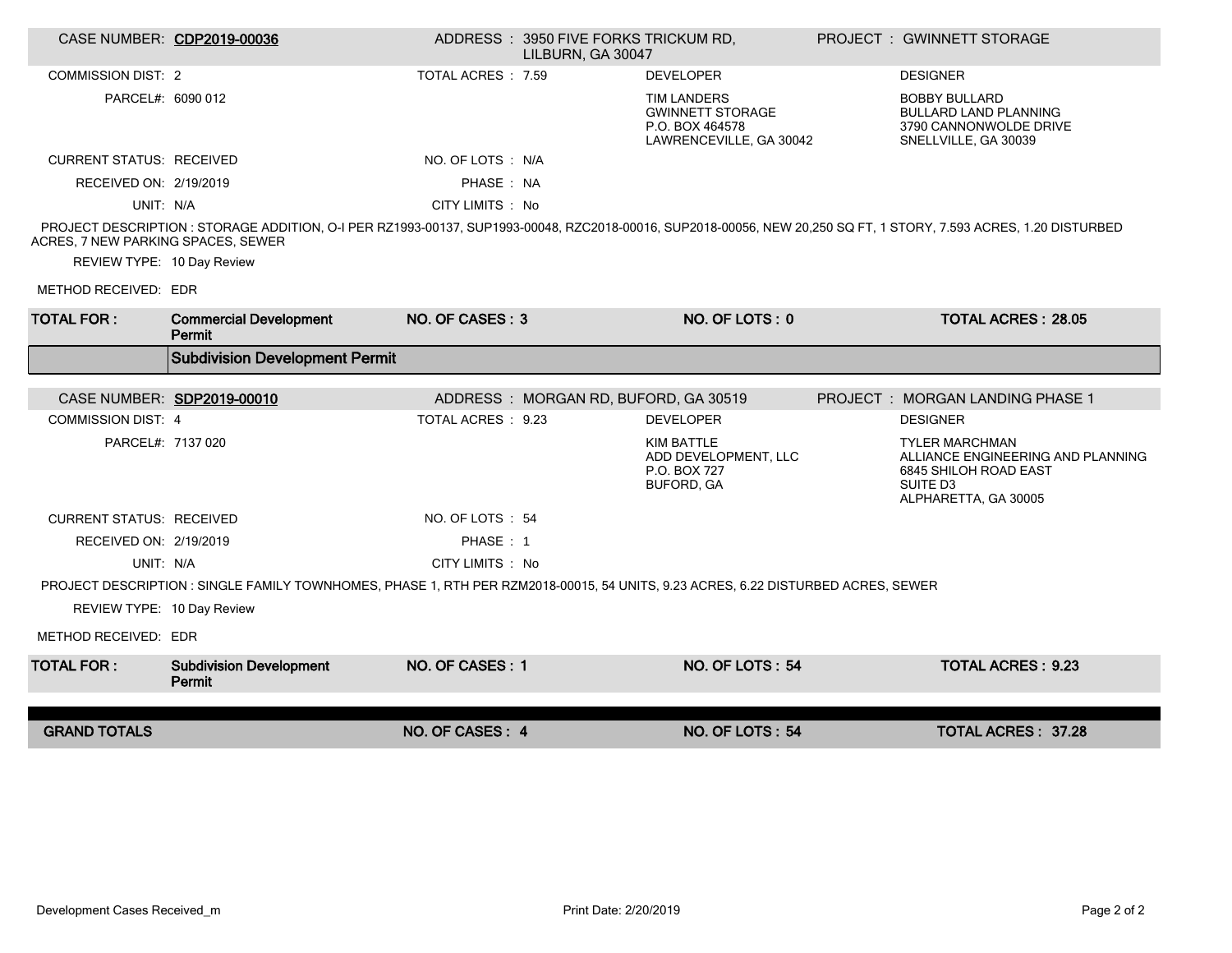

## Gwinnett County Department of Planning & Development

From 2/13/2019 to 2/19/2019

## Gwinnett

|                                 | <b>Commercial Development Permit</b>                                                                                                                          |                    |          |                                                                                                                  |                                                                                                                      |
|---------------------------------|---------------------------------------------------------------------------------------------------------------------------------------------------------------|--------------------|----------|------------------------------------------------------------------------------------------------------------------|----------------------------------------------------------------------------------------------------------------------|
| CASE NUMBER: CDP2019-00033      |                                                                                                                                                               |                    | GA 30518 | ADDRESS: 2760 FAITH INDUSTRIAL DR, BUFORD,                                                                       | <b>PROJECT : BUFORD CREEK BUSINESS CENTER</b>                                                                        |
| <b>COMMISSION DIST: 4</b>       |                                                                                                                                                               | TOTAL ACRES: 30.05 |          | <b>DEVELOPER</b>                                                                                                 | <b>DESIGNER</b>                                                                                                      |
| PARCEL#: 7266 385               |                                                                                                                                                               |                    |          | <b>GREG HERREN</b><br>SEEFRIED INDUSTRIAL PROPERTIES<br>3333 RIVERWOOD PARKWAY<br>SUITE 200<br>ATLANTA, GA 30339 | <b>WILLIAM GREER</b><br><b>EBERLY &amp; ASSOCIATES</b><br>2951 FLOWERS ROAD, SOUTH<br>SUITE 119<br>ATLANTA, GA 30341 |
| <b>CURRENT STATUS: RECEIVED</b> |                                                                                                                                                               | NO. OF LOTS : N/A  |          |                                                                                                                  |                                                                                                                      |
| RECEIVED ON: 2/13/2019          |                                                                                                                                                               | PHASE: NA          |          |                                                                                                                  |                                                                                                                      |
| UNIT: N/A                       |                                                                                                                                                               | CITY LIMITS : Yes  |          |                                                                                                                  |                                                                                                                      |
| <b>SPACES, SEWER</b>            | PROJECT DESCRIPTION : CITY OF BUFORD, BUFORD CREEK BUSINESS CENTER, M-1, NEW 235,400 SQ FT, 1 STORY, 30.051 ACRES, 20.53 DISTURBED ACRES, 114 NEW PARKING     |                    |          |                                                                                                                  |                                                                                                                      |
| REVIEW TYPE: 10 Day Review      |                                                                                                                                                               |                    |          |                                                                                                                  |                                                                                                                      |
| METHOD RECEIVED: EDR            |                                                                                                                                                               |                    |          |                                                                                                                  |                                                                                                                      |
|                                 | CASE NUMBER: CDP2019-00037                                                                                                                                    |                    | 30518    | ADDRESS: SUWANEE DAM RD, SUGAR HILL, GA                                                                          | <b>PROJECT : AMERICAN LEGION POST 127</b>                                                                            |
| <b>COMMISSION DIST: 1</b>       |                                                                                                                                                               | TOTAL ACRES: 7.37  |          | <b>DEVELOPER</b>                                                                                                 | <b>DESIGNER</b>                                                                                                      |
| PARCEL#: 7348 144               |                                                                                                                                                               |                    |          | <b>TONY ZAVITZ</b><br>470 SATELLITE BOULEVARD, N.E.<br><b>SUITE N</b><br>SUWANEE, GA 30024                       | <b>JERIME BUFFINGTON</b><br>PARAGON CONSULTING GROUP<br>350 AIRPORT ROAD<br>GRIFFIN, GA 30224                        |
| <b>CURRENT STATUS: RECEIVED</b> |                                                                                                                                                               | NO. OF LOTS : N/A  |          |                                                                                                                  |                                                                                                                      |
| RECEIVED ON: 2/19/2019          |                                                                                                                                                               | PHASE: NA          |          |                                                                                                                  |                                                                                                                      |
| UNIT: N/A                       |                                                                                                                                                               | CITY LIMITS : Yes  |          |                                                                                                                  |                                                                                                                      |
| <b>SEWER</b>                    | PROJECT DESCRIPTION: CITY OF SUGAR HILL, AMERICAN LEGION POST 127, RS100, NEW 14.400 SQ FT, 1 STORY, 7.37 ACRES, 3.74 DISTURBED ACRES, 73 NEW PARKING SPACES, |                    |          |                                                                                                                  |                                                                                                                      |
| REVIEW TYPE: 10 Day Review      |                                                                                                                                                               |                    |          |                                                                                                                  |                                                                                                                      |
| METHOD RECEIVED: EDR            |                                                                                                                                                               |                    |          |                                                                                                                  |                                                                                                                      |
| <b>TOTAL FOR:</b>               | <b>Commercial Development</b><br>Permit                                                                                                                       | NO. OF CASES: 2    |          | NO. OF LOTS: 0                                                                                                   | <b>TOTAL ACRES: 37.42</b>                                                                                            |